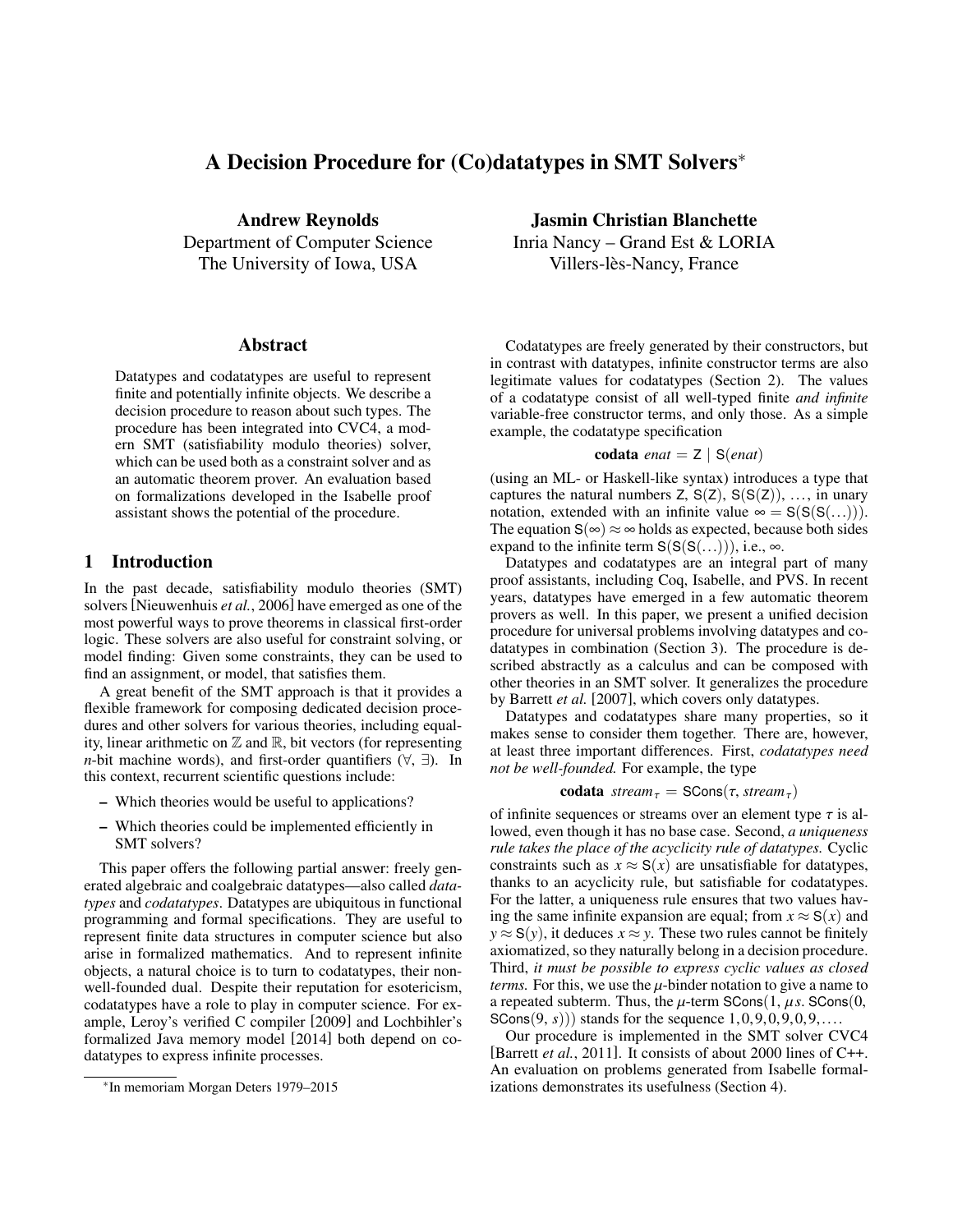The original version of this paper was presented at the 25th Conference on Automated Deduction (CADE-25) in Berlin, Germany [\[Reynolds and Blanchette, 2015\]](#page-4-5). An more comprehensive article will appear in a special issue of the *J. Autom. Reasoning*. We refer to these for a description of related work.

## <span id="page-1-0"></span>2 (Co)datatypes

Our setting is a monomorphic (many-sorted) first-order logic. We fix a signature consisting of a set of types and a set of function symbols. The types are partitioned into the *datatypes*  $\mathcal{Y}_{dt}$ , the *codatatypes*  $\mathcal{Y}_{\text{codt}}$ , and the are the remaining *ordinary types Y*ord. The function symbols are partitioned into the *constructors*  $\mathcal{F}_{ctr}$  and the *selectors*  $\mathcal{F}_{sel}$ . There is no need to consider further function symbols because they can be abstracted away as variables when combining theories.

In an SMT problem, the signature is typically given by specifying first the uninterpreted types in any order, then the (co)datatypes with their constructors and selectors in groups of  $\ell$  mutually recursive datatypes or corecursive codatatypes, and finally any other function symbols.

Each (co)datatype  $\delta$  is equipped with  $m \geq 1$  constructors, and each constructor takes zero or more arguments and returns a  $\delta$  value. To every argument corresponds a selector. The names for the (co)datatypes, the constructors, and the selectors must be fresh. Schematically:

$$
\begin{aligned} \n\textbf{(co)} \textbf{data} \ \delta_1 &= C_{11} \left( \left[ s_{11}^1 \cdot \right] \tau_{11}^1, \dots, \left[ s_{11}^{n_{11}} \cdot \right] \tau_{11}^{n_{11}} \right) \mid \dots \mid C_{1m_1} \left( \dots \right) \\ \n&\vdots \\ \n\textbf{and} \ \delta_\ell &= C_{\ell 1} \left( \dots \right) \mid \dots \mid C_{\ell m_\ell} \left( \dots \right) \n\end{aligned}
$$

with  $C_{ij}: \tau_{ij}^1 \times \cdots \times \tau_{ij}^{n_{ij}} \to \delta_i$  and  $s_{ij}^k : \delta_i \to \tau_{ij}^k$ . The  $\delta$  constructors and selectors are denoted by  $\mathcal{F}_{\text{ctr}}^{\delta}$  and  $\mathcal{F}_{\text{sel}}^{\delta}$ . For types with several constructors, it is useful to provide discriminators  $d_{ij}$ :  $\delta_i \rightarrow bool$ . We let  $d_{ij}(t)$  be an abbreviation for  $t \approx C_{ij}(s_{ij}^1(t),...,s_{ij}^{n_{ij}}(t)).$ <br>Datatypes and codata

Datatypes and codatatypes share many basic properties. All properties below are implicitly universally quantified and range over all  $i$ ,  $j$ ,  $j'$ , and  $k$  within bounds:

Distinctness:  $C_{ij}(\bar{x}) \not\approx C_{ij}(\bar{y})$  if  $j \neq j'$ Injectivity:  $C_{ij}(x_1,...,x_{n_{ij}}) \approx C_{ij}(y_1,...,y_{n_{ij}}) \rightarrow x_k \approx y_k$ <br>Exhaustiveness:  $d_{i1}(x) \vee \cdots \vee d_{im_i}(x)$ Selection:  $\mathbf{s}_{ij}^k(C_{ij}(x_1,...,x_{n_{ij}})) \approx x_k$ 

Datatypes are additionally characterized by an induction principle. For the natural numbers constructed from Z and S, induction prohibits infinite values  $S(S(...))$ . For codatatypes, the dual notion is called coinduction: Two values that yield the same observations must be equal, where the observations are made through selectors and discriminators. Codatatypes are also guaranteed to contain all values corresponding to infinite variable-free constructor terms.

# <span id="page-1-1"></span>3 The Decision Procedure

Given a fixed signature, the decision procedure for the universal theory of (co)datatypes determines the satisfiability of finite sets  $E$  of constraints: equalities ( $\approx$ ) and disequalities  $(\napprox)$  between first-order terms, whose variables are interpreted existentially. The decision procedure is formulated as an abstract calculus. Proving a universal quantifier-free conjecture is reduced to showing that its negation is unsatisfiable.

To simplify the presentation, we make a few assumptions about the signature. First, all codatatypes are corecursive. This is reasonable because noncorecursive codatatypes can be seen as nonrecursive datatypes. Second, all ordinary types have infinite cardinality. Without quantifiers, the constraints *E* cannot entail an upper bound on the cardinality of any uninterpreted type, so it is safe to consider these types infinite. As for ordinary types interpreted finitely by other theories (e.g., bit vectors), each interpreted type having finite cardinality *n* can be viewed as a datatype with *n* nullary constructors.

Our calculus for the theory of (co)datatypes consists of derivation rules. A derivation rule can be applied to *E* if its premises are met. The conclusion either specifies an equality to be added to *E* or is  $\perp$  (contradiction). One of the rules has multiple conclusions separated by ||, denoting branching. An application of a rule is *redundant* if one of its non-⊥ conclusions leaves *E* unchanged. A *derivation tree* is a tree whose nodes are finite sets of equalities, such that child nodes are obtained by a nonredundant application of a derivation rule to the parent. A derivation tree is *closed* if all of its leaf nodes are ⊥. A node is *saturated* if no nonredundant instance of a rule can be applied to it.

The derivation rules are partitioned into three phases, given in Figures [1,](#page-1-2) [2,](#page-2-0) and [3.](#page-2-1) The first phase computes the bidirectional closure of *E*. The second phase makes inferences based on acyclicity (for datatypes) and uniqueness (for codatatypes). The third phase performs case distinctions on constructors for various terms occurring in *E*. The rules belonging to a phase have priority over those of subsequent phases. The rules are applied until the derivation tree is closed or all leaf nodes are saturated.

### 3.1 Phase 1: Computing the Bidirectional Closure

In conjunction with Refl, Sym, and Trans, the Cong rule computes the congruence (upward) closure, whereas the Inject and Clash rules compute the unification (downward) closure. For unification, equalities are inferred based on the injectivity of constructors by Inject, and failures to unify equated terms are recognized by Clash. Conflict recognizes when an equality and its negation both occur in  $E$ , in which case  $E$  is unsatisfiable.

$$
t \in \mathcal{T}(E)
$$
  
\n
$$
t \approx t \in E
$$
  
\n
$$
\frac{t \approx u \in E}{u \approx t \in E}
$$
  
\n
$$
\frac{\overline{t} \approx \overline{u} \in E \quad \text{f}(\overline{t}), \text{f}(\overline{u}) \in \mathcal{T}(E)}{\text{f}(\overline{t}) \approx \text{f}(\overline{u}) \in E}
$$
  
\n
$$
\frac{t \approx u, t \not\approx u \in E}{\text{I}} \text{ Conflict}
$$
  
\n
$$
\frac{t \approx u, t \not\approx u \in E}{\text{I}} \text{ Conflict}
$$
  
\n
$$
\frac{C(\overline{t}) \approx D(\overline{u}) \in E \quad C \neq D}{\text{I}} \text{ Inject}
$$
  
\n
$$
\frac{C(\overline{t}) \approx D(\overline{u}) \in E \quad C \neq D}{\text{I}} \text{ Class}
$$

<span id="page-1-2"></span>Figure 1: Derivation rules for bidirectional closure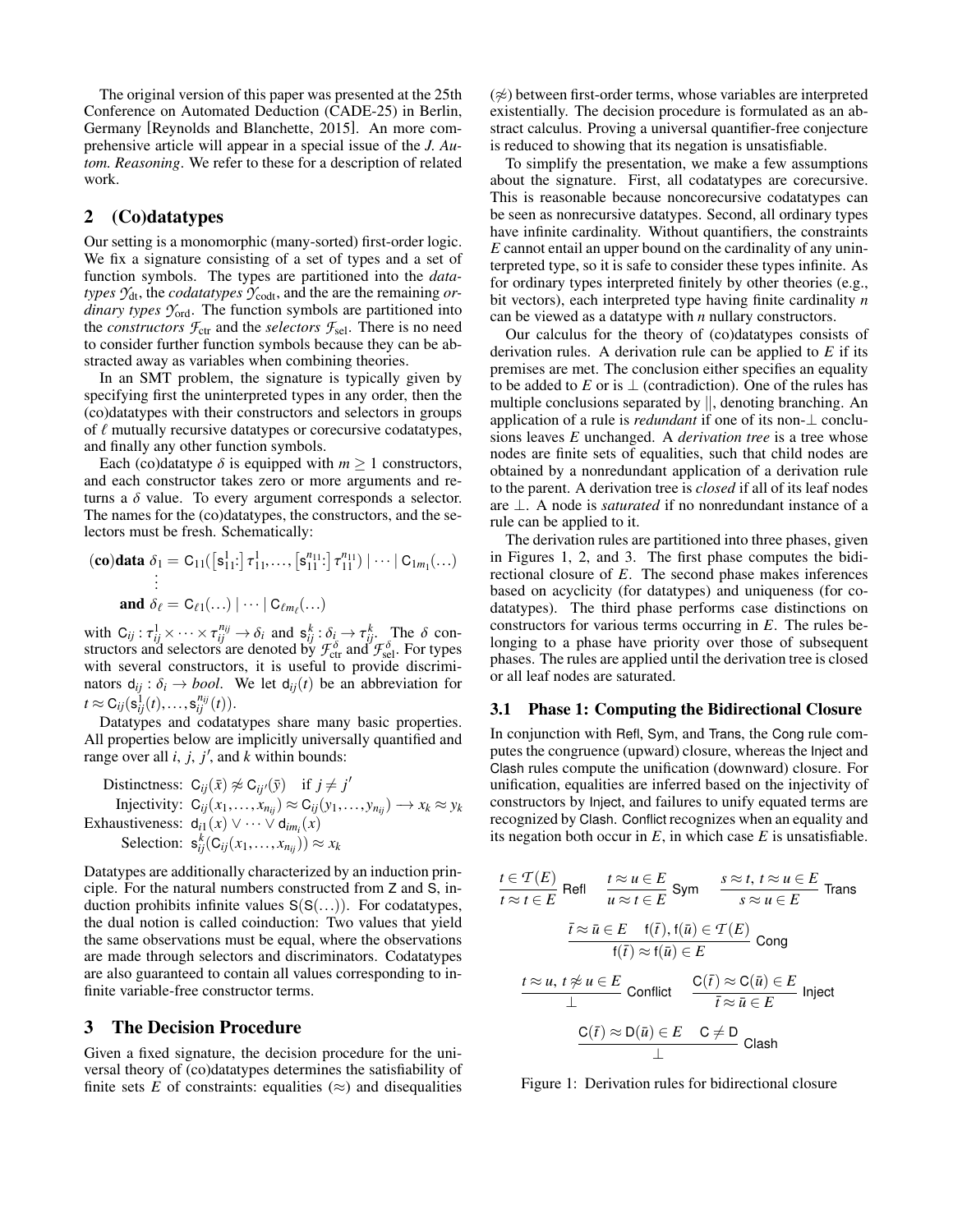Let  $\mathcal{T}(E)$  denote the set of terms occurring in  $E$ . At the end of the first phase, *E* induces an equivalence relation over  $T(E)$  such that two terms *t* and *u* are equivalent if and only if *t* ≈ *u* ∈ *E*. Thus, we can regard *E* as a set of equivalence classes of terms. For a term  $t \in \mathcal{T}(E)$ , we write [*t*] to denote the equivalence class of *t* in *E*. Moreover, at the end of this phase, each equivalence class [*t*] contains at most one constructor term that is unique up to congruence. Thus, in the subsequent phases, when considering the case that [*t*] contains constructor terms, it is enough to select an arbitrary constructor term from [*t*] among these.

#### 3.2 Phase 2: Applying Acyclicity and Uniqueness

The rules in this phase are described in terms of a mapping *A* that assigns to each equivalence class a  $\mu$ -term.

Formally, µ-*terms* are defined recursively as being either a variable *x* or an applied constructor  $\mu x$ . C( $\bar{t}$ ) for some C  $\in \mathcal{F}_{\text{ctr}}$ and  $\mu$ -terms  $\bar{t}$  of the expected types. The variable *x* need not occur free in the  $\mu$ -binder's body, in which case the binder can be omitted.  $FV(t)$  denotes the set of free variables occurring in the  $\mu$ -term *t*. A  $\mu$ -term is *closed* if it contains no free variables. It is *cyclic* if it contains a bound variable. The  $\alpha$ -equivalence relation  $t = \alpha$  *u* indicates that the  $\mu$ -terms *t* and *u* are syntactically equivalent for some capture-avoiding renaming of  $\mu$ -bound variables—e.g.,  $\mu x$ . D( $y$ , $x$ ) =  $\alpha \mu z$ . D( $y$ , $z$ ), but  $\mu x$ . C(*x*),  $\mu x$ . D(*y*, *x*),  $\mu x$ . D(*z*, *x*), and  $\mu y$ . D(*y*, *x*) are all  $\alpha$ disequivalent. Two  $\mu$ -terms can denote the same value despite being *α*-disequivalent—e.g.,  $\mu x$ . S( $x$ )  $\neq_{\alpha} \mu y$ . S(S(*y*)).

The mapping *A* is constructed as follows. With each equivalence class [u], we associate a fresh variable  $\tilde{u}$  of the same type as *u*. For a term  $t \in \mathcal{T}(E)$ , we write  $\tilde{t}$  to denote the variable associated with the equivalence class [*t*]. Initially, we set  $\mathcal{A}[u] := \tilde{u}$  for each equivalence class [*u*]. Because  $\tilde{u}$  is unconstrained, this indicates that there are initially no constraints on the values for any equivalence class  $[u]$ . The mapping  $\mathcal A$  is refined by applying the following unfolding rule exhaustively:

$$
\frac{\widetilde{u} \in \text{FV}(\mathcal{A}) \quad \text{C}(t_1, \dots, t_n) \in [u] \quad \text{C} \in \mathcal{F}_{\text{ctr}}}{\mathcal{A} := \mathcal{A}[\widetilde{u} \mapsto \mu \widetilde{u} \cdot \text{C}(\widetilde{t_1}, \dots, \widetilde{t_n})]}
$$

 $FV(A)$  denotes the set of free variables occurring in  $A$ 's range, and  $\mathcal{A}[x \mapsto t]$  denotes the variable-*capturing* substitution of *t* for *x* in *A*'s range. It is easy to see that the height of terms produced as a result of the unfolding is bounded by the number of equivalence classes of *E*, and thus the construction of *A* will terminate.

The  $\mu$ -term  $\mathcal{A}[t]$  describes a class of values that *t* and other members of *t*'s equivalence class can take in models of *E*. When  $\tau$  is a datatype, a cyclic  $\mu$ -term describes an infeasible class of values.

$$
\begin{aligned}\n\frac{t:\delta \in \mathcal{Y}_{dt} \quad \mathcal{A}[t] = \mu x. \ u \quad x \in \text{FV}(u)}{\perp} \text{ Acyclic} \\
\frac{t, u:\delta \in \mathcal{Y}_{\text{codt}} \quad \mathcal{A}[t] =_{\alpha} \mathcal{A}[u]}{t \approx u \in E} \text{ Unique}\n\end{aligned}
$$

<span id="page-2-0"></span>Figure 2: Derivation rules for acyclicity and uniqueness

Example 1. Suppose that *E* contains four distinct equivalence classes  $[w]$ ,  $[x]$ ,  $[y]$ , and  $[z]$  such that  $C(w, y) \in [x]$  and  $C(z, x) \in [y]$  for some  $C \in \mathcal{F}_{ctr}$ . A possible sequence of unfolding steps is given below, omitting trivial entries  $[t] \mapsto \tilde{t}$ .

- 1. Unfold  $\widetilde{x}$ :  $\mathcal{A} = \{ [x] \mapsto \mu \widetilde{x}$ . C( $\widetilde{w}$ ,  $\widetilde{y}$ ) }
- 2. Unfold  $\widetilde{y}$ :  $\mathcal{A} = \{ [x] \mapsto \mu \widetilde{x}$ . C( $\widetilde{w}$ ,  $\mu \widetilde{y}$ . C( $\widetilde{z}$ ,  $\widetilde{x}$ )),  $[y] \mapsto \mu \tilde{y}$ . C( $\tilde{z}, \tilde{x}$ ) }
- 3. Unfold  $\widetilde{x}$ :  $\mathcal{A} = \{ [x] \mapsto \mu \widetilde{x}$ . C( $\widetilde{\omega}$ ,  $\mu \widetilde{y}$ . C( $\widetilde{z}$ ,  $\widetilde{x}$ )),  $[y] \mapsto \mu \widetilde{y}$ . C( $\widetilde{z}$ ,  $\mu \widetilde{x}$ . C( $\widetilde{w}$ ,  $\widetilde{y}$ )) }

The resulting *A* indicates that the values for *x* and *y* in models of *E* must be of the forms  $C(\widetilde{w}, C(\widetilde{z}, C(\widetilde{w}, C(\widetilde{z},...))))$  and  $C(\widetilde{z},C(\widetilde{w},C(\widetilde{z},C(\widetilde{w},...))))$ , respectively.

Given the mapping *A*, the Acyclic and Unique rules work as follows. For acyclicity, if [*t*] is a datatype equivalence class whose values  $A[t] = \mu x$ . *u* are cyclic (expressed by  $x \in FV(u)$ , then *E* is unsatisfiable. For uniqueness, if [*t*], [*u*] are two codatatype equivalence classes whose values  $\mathcal{A}[t]$ ,  $\mathcal{A}[u]$  are  $\alpha$ -equivalent, then *t* is equal to *u*. Comparison for  $\alpha$ -equivalence may seem too restrictive, since  $\mu x$ . S(x) and  $\mu y$ . S(S(y)) specify the same value despite being  $\alpha$ disequivalent, but the rule will make progress by discovering that the subterm  $S(y)$  of  $\mu y$ .  $S(S(y))$  must be equal to the entire term, as demonstrated next.

**Example 2.** Let  $E = \{x \approx S(x), y \approx S(S(y))\}$ . After phase 1, the equivalence classes are  $\{x, S(x)\}, \{y, S(S(y))\},\$ and {S(*y*)}. Constructing *A* yields

$$
\mathcal{A}[x] = \mu \tilde{x}. S(\tilde{x}) \qquad \mathcal{A}[y] = \mu \tilde{y}. S(\mu S(y). S(\tilde{y}))
$$

$$
\mathcal{A}[S(y)] = \mu \tilde{S(y)}. S(\mu \tilde{y}. S(\tilde{S(y)}))
$$

Since  $\mathcal{A}[y] =_{\alpha} \mathcal{A}[S(y)]$ , the Unique rule applies to derive  $y \approx S(y)$ . At this point, phase 1 is activated again, yielding the equivalence classes  $\{x, S(x)\}\$ and  $\{y, S(y), S(S(y))\}.$ The mapping *A* is updated accordingly:

$$
\mathcal{A}[x] = \mu \widetilde{x}. \mathbf{S}(\widetilde{x}) \qquad \qquad \mathcal{A}[y] = \mu \widetilde{y}. \mathbf{S}(\widetilde{y})
$$

Since  $\mathcal{A}[x] =_{\alpha} \mathcal{A}[y]$ , Unique can finally derive  $x \approx y$ .

#### 3.3 Phase 3: Branching

If a selector is applied to a term *t*, or if *t*'s type is a finite datatype, *t*'s equivalence class must contain a constructor term. This is enforced in the third phase by the Split rule. Another rule, Single, focuses on the degenerate case where two terms are of a *singleton* type (one for which there exists only one value), and are therefore equal. Notice that corecursive singleton types may have infinite values. A simple example is

$$
t: \delta \quad t \in \mathcal{T}(E) \quad \mathcal{F}_{\text{ctr}}^{\delta} = \{C_1, \dots, C_m\}
$$
\n
$$
\frac{\left(\mathbf{s}(t) \in \mathcal{T}(E) \text{ and } \mathbf{s} \in \mathcal{F}_{\text{sel}}^{\delta}\right) \text{ or } \left(\delta \in \mathcal{Y}_{\text{dt}} \text{ and } \delta \text{ is finite}\right)}{\left\| \begin{array}{l} n \\ i = 1 \end{array} \right\| \mathcal{F}_{\text{cel}} \times \mathbf{C}_i\big(\mathbf{s}_i^1(t), \dots, \mathbf{s}_i^{n_i}(t)\big) \in E}
$$
\n
$$
t, u: \delta \in \mathcal{Y}_{\text{codt}} \quad t, u \in \mathcal{T}(E) \quad \delta \text{ is a singleton}
$$
\n
$$
t \approx u \in E
$$
\nSingle

<span id="page-2-1"></span>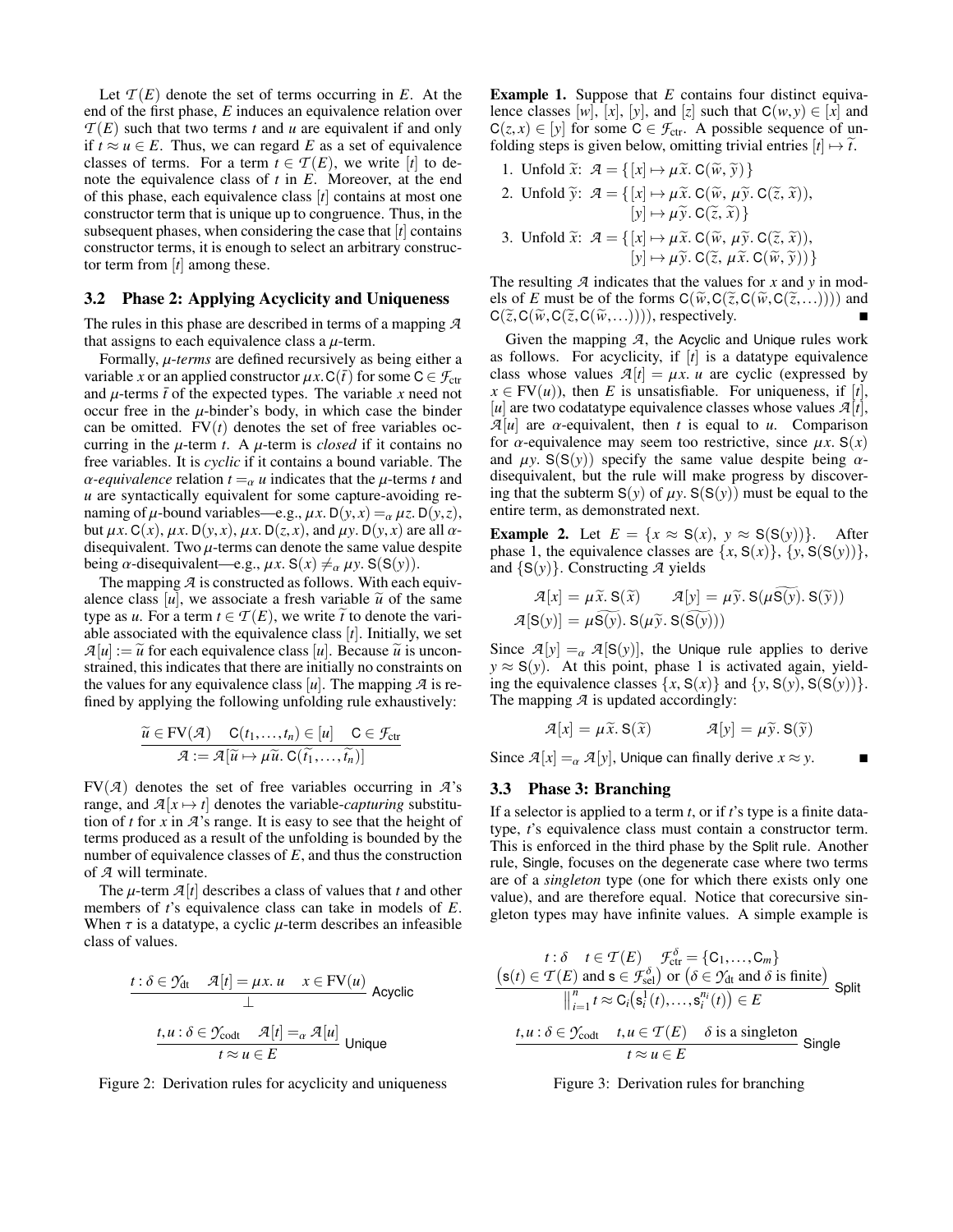codata  $a = A(a)$ , which is corecursive and yet has a cardinality of one; its unique value is  $\mu a$ . A( $a$ ). Both Split's finiteness assumption and Single's singleton constraint can be evaluated statically based on a recursive computation of the cardinalities of the constructors' argument types.

### 3.4 Termination and Correctness

We proved the following properties of derivation trees generated by the calculus [\[Reynolds and Blanchette, 2015\]](#page-4-5).

Theorem 1 (Termination). *All derivation trees are finite.*

Theorem 2 (Refutation Soundness). *If there exists a closed derivation tree with root node E, then E is unsatisfiable.*

Theorem 3 (Solution Soundness). *If there exists a derivation tree with root node E containing a saturated node, then E is satisfiable.*

By Theorems 1, 2, and 3, the calculus is sound and complete for the universal theory of (co)datatypes. We may rightly call it a decision procedure for that theory. The proof of solution soundness provides a method for constructing a model for a saturated configuration.

# <span id="page-3-0"></span>4 Evaluation

The decision procedure for (co)datatypes is useful both for proving (via negation, in the refutational style) and for model finding [\[Ge and de Moura, 2009;](#page-4-6) [Reynolds](#page-4-7) *et al.*, 2013]. It is in fact vital for finite model finding, because the acyclicity and uniqueness rules are necessary for solution soundness, without which the generated models would often be spurious. For example, given the constraints

 $\mathsf{zeros} \approx \mathsf{SCons}(0, \mathsf{zeros})$  repeat $(n) \approx \mathsf{SCons}(n, \mathsf{repeat}(n))$ 

the conjecture zeros  $\approx$  repeat(0) would be "refuted" by a spurious countermodel that interprets zero and repeat $(0)$  by two distinct values  $\mu s$ . SCons $(0, s)$ , violating uniqueness.

By contrast, the contributions of the decision procedure to proving are less obvious; they depend on how often acyclicity and uniqueness are necessary for a proof. To evaluate this, we generated benchmark problems from existing interactive proof goals arising in existing Isabelle formalizations, using Sledgehammer [\[Blanchette](#page-4-8) *et al.*, 2013] as translator. We included all the formalizations from the Isabelle distribution (Distro, 1179 goals) and the *Archive of Formal Proofs* (AFP, 3014 goals) that define codatatypes falling within the supported fragment. We also included formalizations about Bird and Stern–Brocot trees (SBT, 265 goals). To exercise the datatype support, formalizations about finite lists and trees were added to the first two benchmark sets.

For each proof goal in each formalization, we used Sledgehammer to select either 16 or 256 lemmas, which were monomorphized and translated to SMT-LIB along with the goal. The resulting problem was given to the development version of CVC4 (from 15 September 2015) and to Z3 4.3.2 for comparison, each running for up to 60 s. Problems not involving any (co)datatypes were left out.

CVC4 was run on each problem several times, with the support for datatypes and codatatypes either enabled or disabled. The contributions of the acyclicity and uniqueness

|                            | $n = 16$           | $n = 256$    |
|----------------------------|--------------------|--------------|
|                            | $CVC4$ $Z3$ $CVC4$ | - 73         |
| No (co)datatypes           | 1099 1097          | 2209<br>1911 |
| Datatypes without Acyclic  | 1116               | 2211         |
| Full datatypes             | 1121<br>1120       | 2211<br>1901 |
| Codatatypes without Unique | 1132               | 2208         |
| Full codatatypes           | 1137               | 2220         |
| Full (co)datatypes         | 1157               | 2219         |

<span id="page-3-1"></span>Table 4: Number of solved goals with *n* lemmas per goal

rules were also measured, by selectively enabling or disabling the rules. Even when the decision procedure is disabled, the problems may contain basic lemmas about constructors and selectors, allowing some (co)datatype reasoning. This is especially true for problems generated using 256 lemmas. The problems with 16 lemmas put more stress on the decision procedure but are less typical of Sledgehammer problems.

The results are summarized in Table [4.](#page-3-1) For the 16-lemma problems, it accounts for an overall success rate increase of over 5%. Moreover, every aspect of the procedure, including the more expensive rules, makes a contribution. For the 256 lemma problems, the difference is much smaller, at 0.5%. The table indicates that the theoretically stronger instances of the decision procedure do not always subsume the weaker ones in practice. The raw data reveal that the full procedure proved 27 goals that could not be proved without it, but failed for 17 goals that could be proved without it.

# 5 Conclusion

We presented a decision procedure for the universal theory of datatypes and codatatypes. Our approach relies on  $\mu$ -terms to represent cyclic values. Although this aspect is primarily motivated by codatatypes, it makes a uniform account of datatypes and codatatypes possible—in particular, the acyclicity rule for datatypes exploits  $\mu$ -terms to detect cycles. The empirical results on Isabelle benchmarks confirm that CVC4's new capabilities improve the state of the art.

This work is part of a wider program that aims at enriching automatic provers with high-level features and at reducing the gap between automatic and interactive theorem proving. We are currently interfacing CVC4's finite model finding capabilities for generating counterexamples in proof assistants [\[Reynolds](#page-4-9) *et al.*, 2016]. The acyclicity and uniqueness rules are crucial to exclude spurious counterexamples.

# Acknowledgment

We owe a great debt to the development team of CVC4, including Clark Barrett and Cesare Tinelli, and in particular Morgan Deters, who jointly with the first author developed the initial version of the decision procedure for datatypes in CVC4. We also want to thank everyone who helped us with the longer versions of this paper. The second author's work was partially supported by the Deutsche Forschungsgemeinschaft project "Den Hammer härten" (grant NI 491/14-1) and the Inria technological development action "Contre-exemples utilisables par Isabelle et Coq" (CUIC).